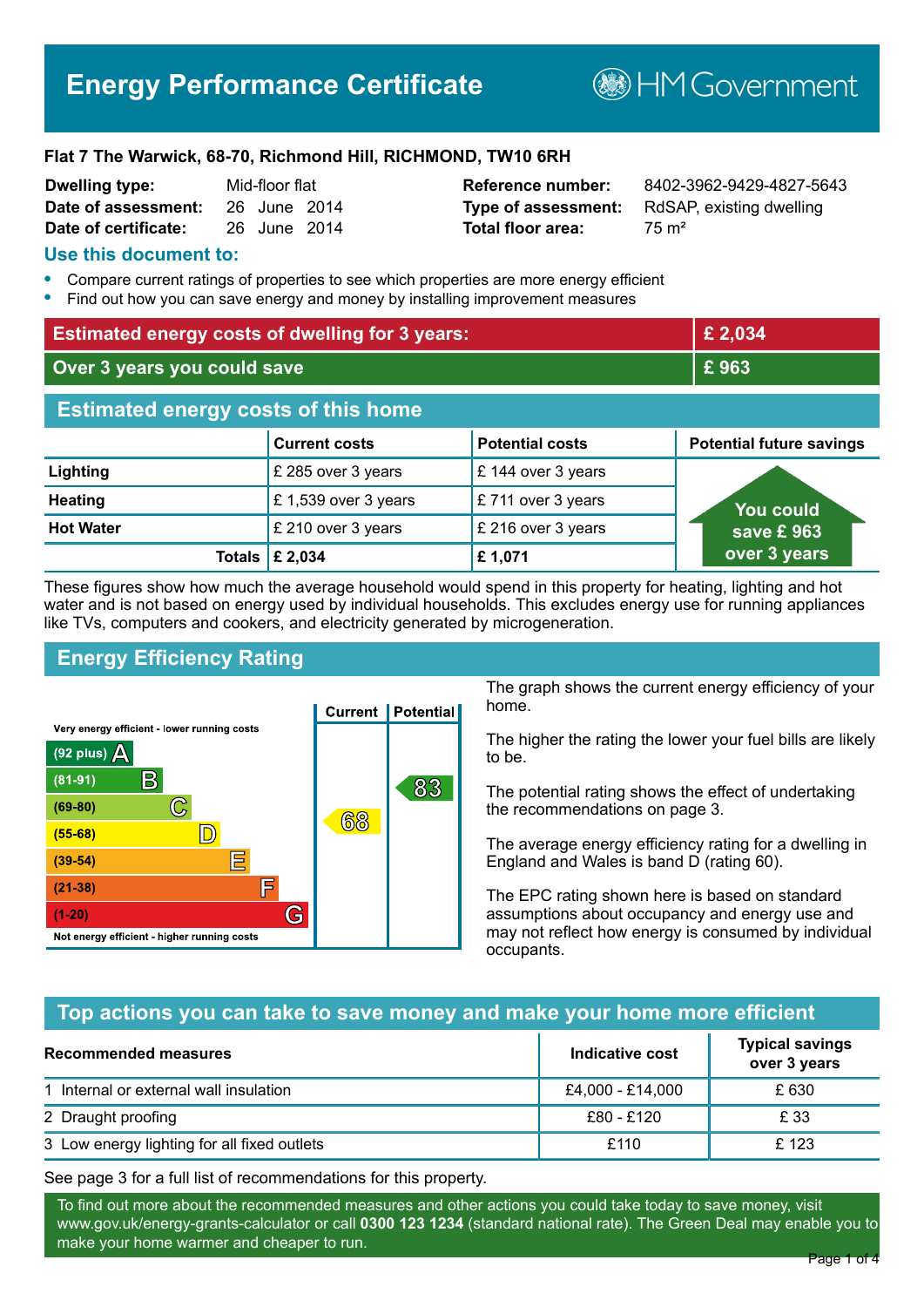Flat 7 The Warwick, 68-70, Richmond Hill, RICHMOND, TW10 6RH

#### 26 June 2014 RRN: 8402-3962-9429-4827-5643

**Energy Performance Certificate**

## **Summary of this home's energy performance related features**

| <b>Element</b>        | <b>Description</b>                             | <b>Energy Efficiency</b> |
|-----------------------|------------------------------------------------|--------------------------|
| Walls                 | Solid brick, as built, no insulation (assumed) | $\star$ * * * *          |
| Roof                  | (another dwelling above)                       |                          |
| Floor                 | (other premises below)                         |                          |
| Windows               | Single glazed                                  | ★☆☆☆☆                    |
| Main heating          | Boiler and radiators, mains gas                | ★★★★☆                    |
| Main heating controls | Programmer, room thermostat and TRVs           | ★★★★☆                    |
| Secondary heating     | None                                           |                          |
| Hot water             | From main system                               | ★★★★☆                    |
| Lighting              | No low energy lighting                         | *****                    |

Current primary energy use per square metre of floor area: 190 kWh/m² per year

The assessment does not take into consideration the physical condition of any element. 'Assumed' means that the insulation could not be inspected and an assumption has been made in the methodology based on age and type of construction.

#### **Low and zero carbon energy sources**

Low and zero carbon energy sources are sources of energy that release either very little or no carbon dioxide into the atmosphere when they are used. Installing these sources may help reduce energy bills as well as cutting carbon. There are none provided for this home.

### **Your home's heat demand**

For most homes, the vast majority of energy costs derive from heating the home. Where applicable, this table shows the energy that could be saved in this property by insulating the loft and walls, based on typical energy use (shown within brackets as it is a reduction in energy use).

| <b>Heat demand</b>           | <b>Existing dwelling</b> | Impact of loft<br>insulation | Impact of cavity<br>wall insulation | Impact of solid<br>wall insulation |
|------------------------------|--------------------------|------------------------------|-------------------------------------|------------------------------------|
| Space heating (kWh per year) | 8.327                    | N/A                          | N/A                                 | (4.719)                            |
| Water heating (kWh per year) | .499                     |                              |                                     |                                    |

You could receive Renewable Heat Incentive (RHI) payments and help reduce carbon emissions by replacing your existing heating system with one that generates renewable heat, subject to meeting minimum energy efficiency requirements. The estimated energy required for space and water heating will form the basis of the payments. For more information, search for the domestic RHI on the www.gov.uk website.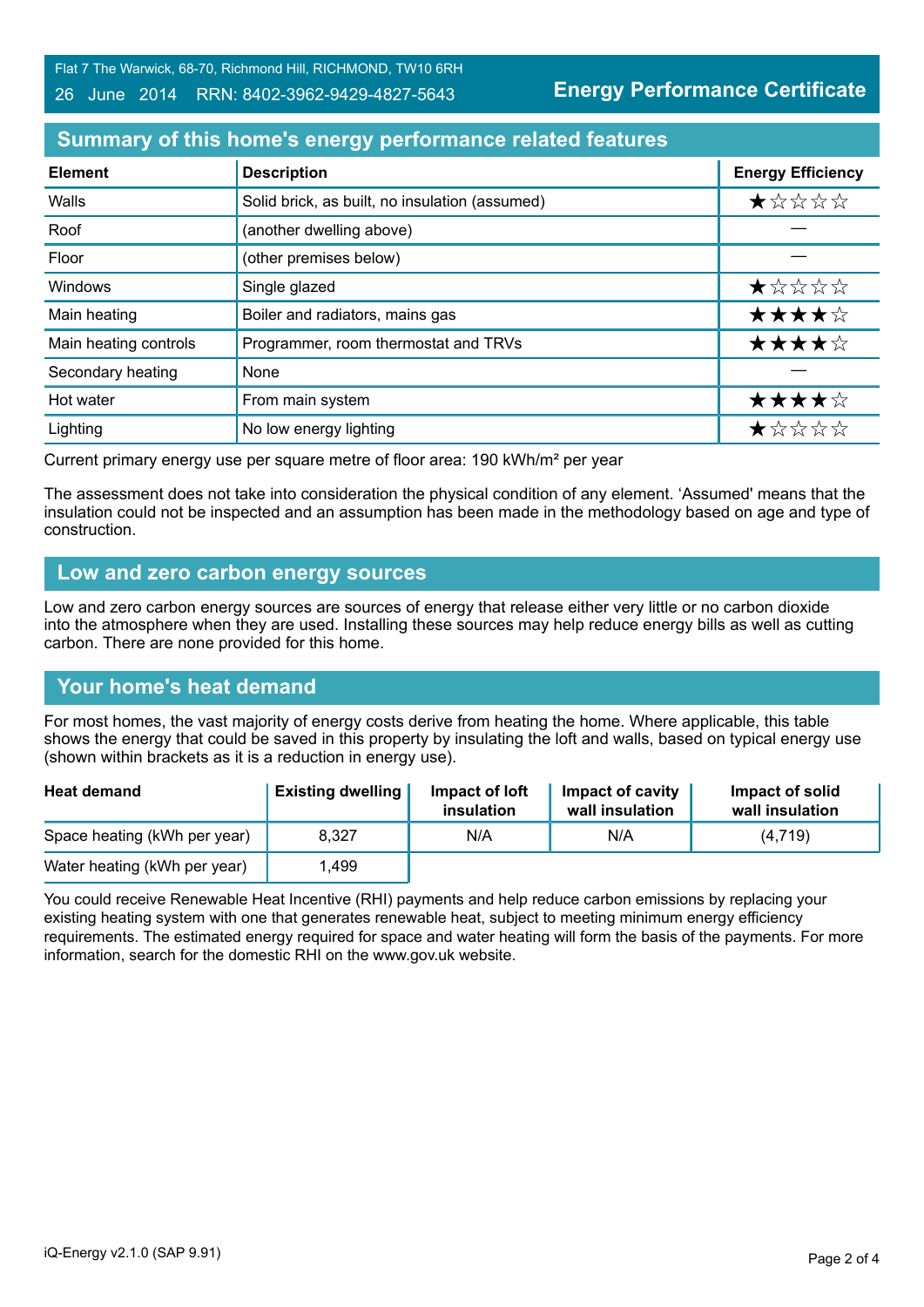#### 26 June 2014 RRN: 8402-3962-9429-4827-5643

#### **Recommendations**

The measures below will improve the energy performance of your dwelling. The performance ratings after improvements listed below are cumulative; that is, they assume the improvements have been installed in the order that they appear in the table. Further information about the recommended measures and other simple actions you could take today to save money is available at www.gov.uk/energy-grants-calculator. Before installing measures, you should make sure you have secured the appropriate permissions, where necessary. Such permissions might include permission from your landlord (if you are a tenant) or approval under Building Regulations for certain types of work.

| <b>Recommended measures</b>                                       | Indicative cost  | <b>Typical savings</b><br>per year | <b>Rating after</b><br>improvement |
|-------------------------------------------------------------------|------------------|------------------------------------|------------------------------------|
| Internal or external wall insulation                              | £4,000 - £14,000 | £210                               | <b>C78</b>                         |
| Draught proofing                                                  | £80 - £120       | £11                                | C78                                |
| Low energy lighting for all fixed outlets                         | £110             | £ 41                               | C80                                |
| Replace single glazed windows with low-E double<br>glazed windows | £3,300 - £6,500  | £ 59                               | <b>B83</b>                         |

# **Opportunity to benefit from a Green Deal on this property**

Green Deal Finance allows you to pay for some of the cost of your improvements in instalments under a Green Deal Plan (note that this is a credit agreement, but with instalments being added to the electricity bill for the property). The availability of a Green Deal Plan will depend upon your financial circumstances. There is a limit to how much Green Deal Finance can be used, which is determined by how much energy the improvements are estimated to **save** for a 'typical household'.

You may be able to obtain support towards repairs or replacements of heating systems and/or basic insulation measures, if you are in receipt of qualifying benefits or tax credits. To learn more about this scheme and the rules about eligibility, call the Energy Saving Advice Service on **0300 123 1234** for England and Wales.